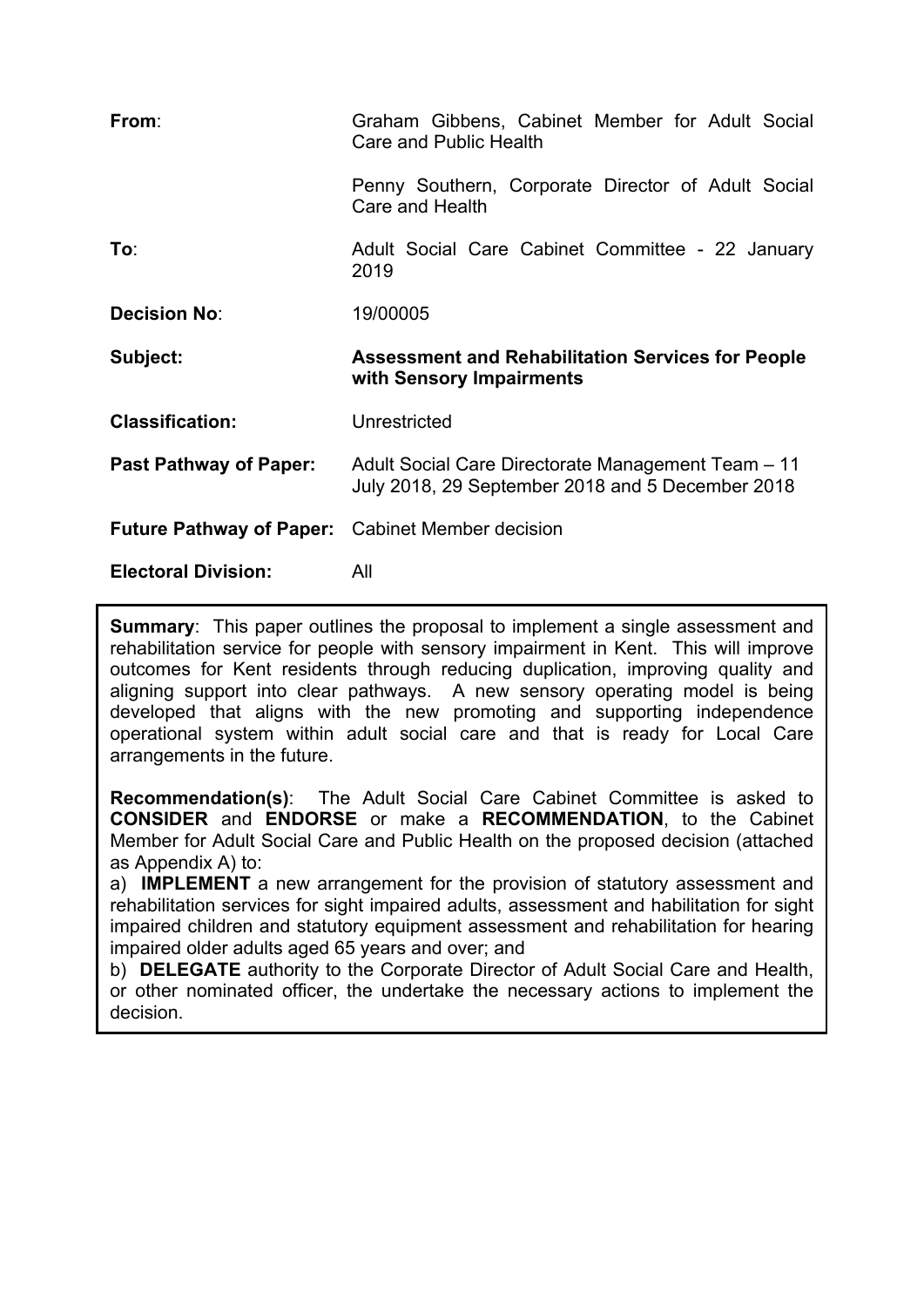# **1. Introduction**

- 1.1 Kent County Council has a statutory responsibility under The Care Act (2014) to meet peoples assessed unmet eligible needs, this includes specific duties related to people with sensory impairments.
- 1.2 By sensory impairment we mean the following:
	- Sight impairment refers to someone who is blind or partially sighted. It does not refer to someone who is short-sighted or long-sighted.
	- d/Deaf refers to someone who is deafened, hard of hearing or Deaf. The term d/Deaf will be used throughout the report. The "D" in Deaf refers to people who were either born deaf or became deaf in early childhood and use BSL as their first or preferred language and have their own culture.
	- Deafblindness is regarded as a separate unique disability. Persons are regarded as deafblind if their combined sight and hearing impairment causes difficulties with communication, access to information and mobility.
- 1.3 Currently assessment and rehabilitation services for people with sensory impairments is fragmented, resulting in duplication and multiple points of access for people. These services are provided by Hi Kent, Kent Association for the Blind (KAB), Kent Community Health NHS Foundation Trust (KCHFT) and KCC in-house Sensory Services Team.
- 1.4 Services provided by KAB and Hi Kent are grant funded annually which is not sustainable in the longer term and there are significant issues relating to the current arrangement which need to be addressed.
- 1.5 Data indicates that the number of people within the population with sensory impairments will increase over the next decade both through older people living longer with age related sensory deterioration, and through younger people being born with complex, multiple sensory issues.
- 1.6 In addition, there is a strategic direction of travel towards Local Care and services which are integrated with health.
- 1.7 It is therefore important to design a service that not only improves outcomes now, but which is fit for the future.

### **2. Strategic Statement and Policy Framework**

- 2.1 The proposal will enable KCC to fulfil its duties under the Care Act, including new legal requirements to meet the needs of deafblind people. (individuals with a combined hearing and vision impairment)
- 2.2 The proposal also supports the KCC strategic outcomes that children and young people get the best start in life and that older and vulnerable residents are safe and supported with choices to live independently.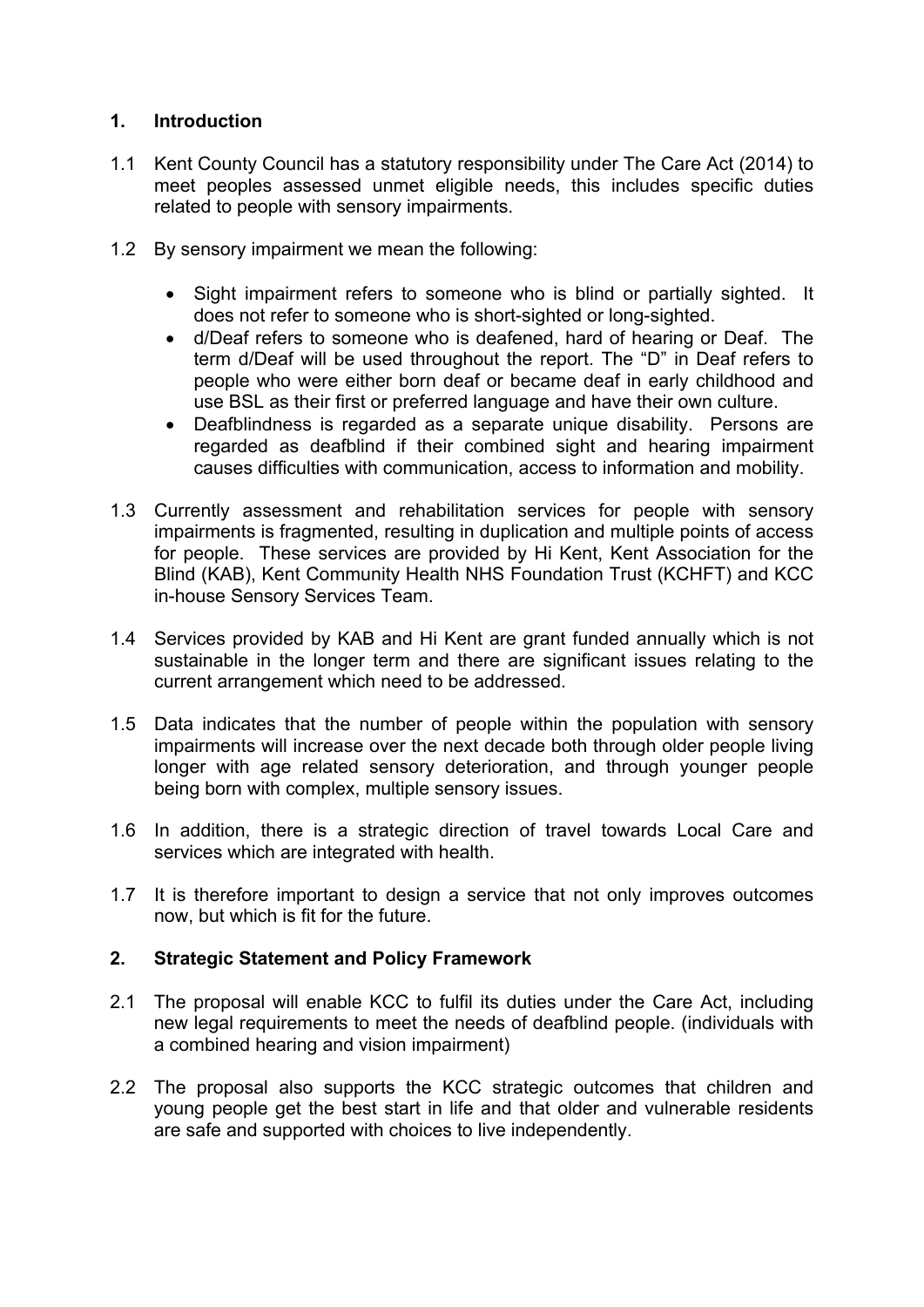2.2 Further, the proposal has been developed considering the Sensory Strategy adopted by KCC in July 2018, specifically the ambition to implement seamless sensory lifespan pathways leading to improved outcomes for children, young people and adults.

# **3. The Current Service Arrangement**

3.1 Currently the assessment and rehabilitation of sensory impaired people in Kent is fragmented between several different providers (see below).



- 3.2 Services for children with sensory impairments are also fragmented and provided through three different teams/agencies:
	- KCC Sensory Services and Education Specialist Teaching and Learning Service work in partnership with KCC Social Care and currently joint fund KAB to provide a habilitation service which delivers assessment and habilitation as well as training to education staff. They also manage and partly provide an Intervenor service for children and young people
	- In-house Sensory Children and Families Team provide social work and specialist interventions and support for all children and young people with sensory impairments (d/Deaf, deafblind and sight impaired)
	- KAB provide statutory assessment and habilitation services for children and young people, as well as a short breaks service to provide a number of activities for unaccompanied children plus family events. This is funded through an annual grant.
- 3.3 Evidence suggests that people are experiencing visits from multiple professionals as a result of this fragmentation and that people experience differences in the type and quality of support received.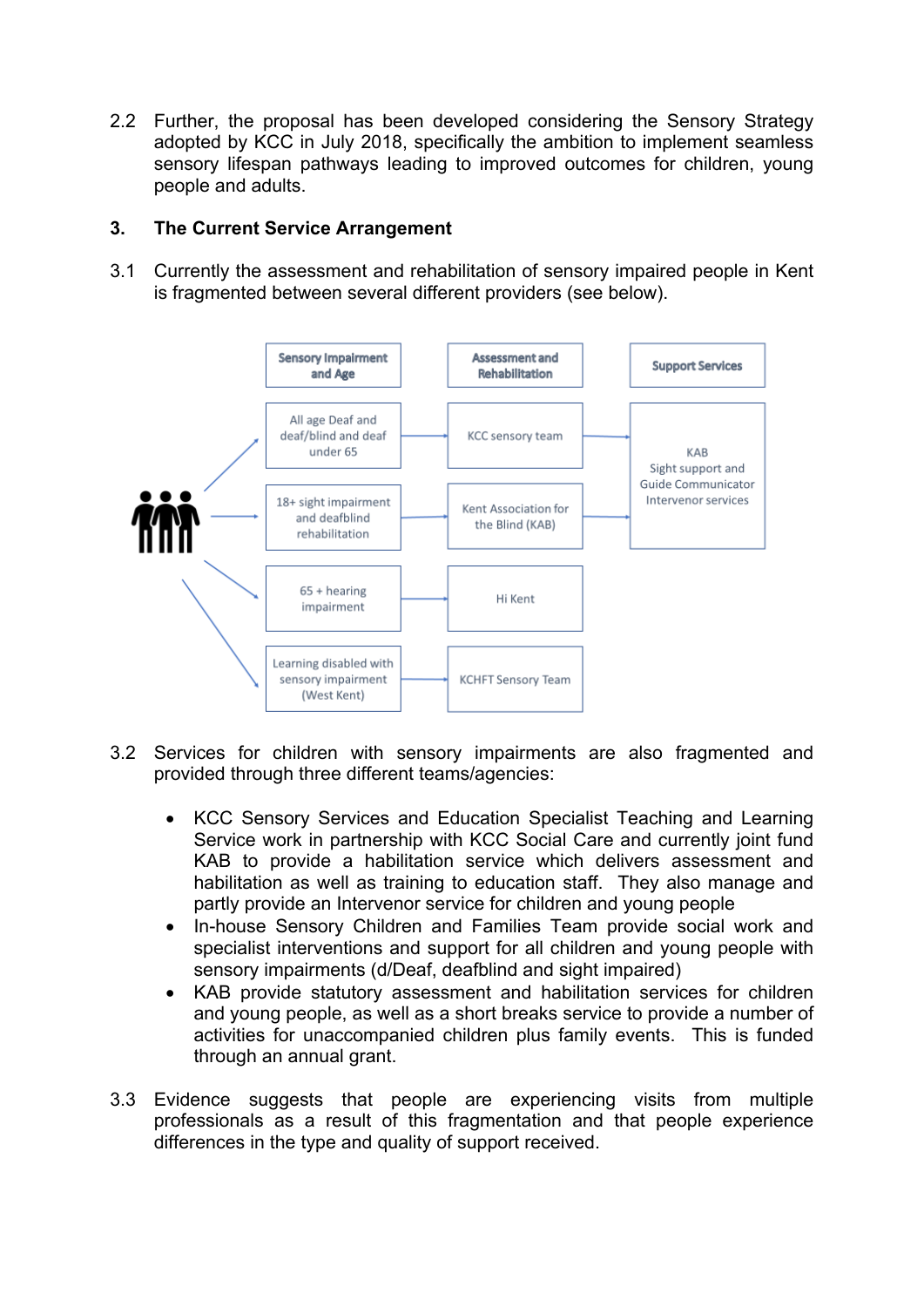- 3.4 Other issues include the merging of preventative and statutory functions through grants provided to Hi Kent and KAB. There can be conflicts of interest for example Hi Kent assess for equipment but also sell equipment direct to the public. KAB carry out assessments of need which may indicate the need for a specialist support service which they are the sole providers of.
- 3.5 A significant amount of ongoing resource is required to ensure the organisations have access to policy, training, knowledge of resources etc to ensure that they are able to provide comparable assessments to those provided for other client groups. Some complex Care Act assessments for sight impaired people have to be carried out in-house.
- 3.6 The nature of the sensory impaired client population is changing with more older dual sensory (sight and hearing) impaired people and increasing numbers of congenitally multiply impaired individuals. This increasing level of complexity requires staff to have a higher level of skill and knowledge.
- 3.7 Recognising that this position has evolved over time, consideration must now be given to resolving these issues.

# **4. An Opportunity for Change – a new Sensory Operating Model within Local Care**

- 4.1 In order to ensure that any potential solution will address the current issues, and align with the Sensory Strategy any proposal should demonstrate the ability to:
	- Maximise opportunities for cost efficiencies and cost savings
	- Provide a streamlined pathway with a multi-disciplinary offer for sight impaired/d/Deaf and Deafblind people
	- Align with Adult Social Care and Health operating models with differentiation between voluntary sector wellbeing offer, statutory assessment/rehabilitation and commissioned support services
	- Maximise KCC management control of the statutory service and allow for flexibility in approach (to adjust to Local Care changes)
	- Meets legal requirements (Care Act 2014 particularly in relation to new legislative requirements for Deafblind people).
- 4.2 Three options have been identified regarding the future provision of the assessment and rehabilitation service and assessed against these critical success factors. (see Appendix 1). Based on this assessment, the preferred option is to bring statutory assessment and rehabilitation functions in-house and integrate within the Sensory Services Team.
- 4.3 This will include habilitation services for sight impaired children, which will also be based in the Sensory Services team. A partnership approach will continue between Education and Social Care with an internal Service Level Agreement being put in place.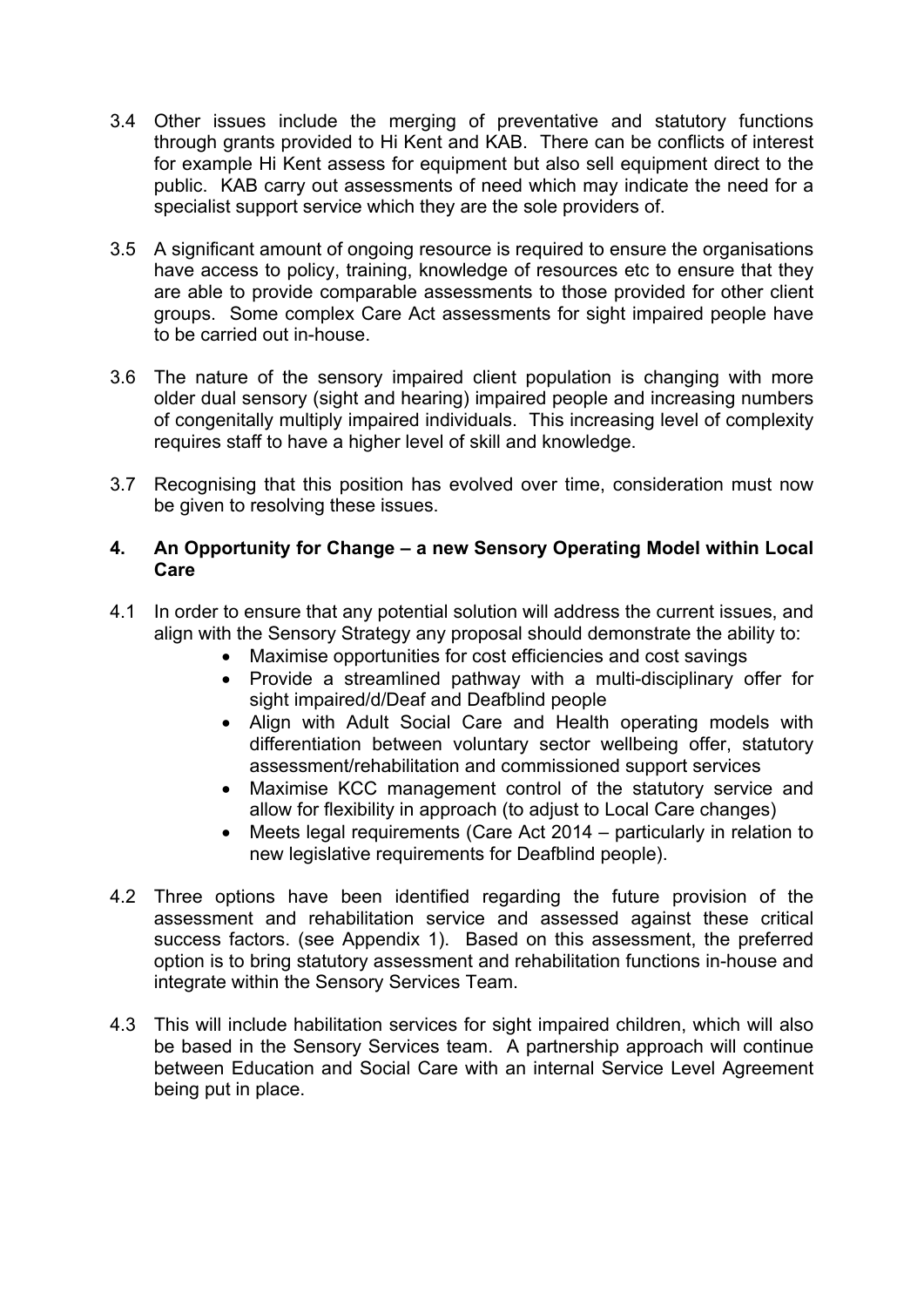- 4.4 A new Sensory Operating Model is being developed (see appendix 2) to align the Sensory and Autism Teams to the wider Adult Social Care and Health structure and to be ready for Local Care arrangements in the future. This model comprises five core functional elements:
	- Commissioned specialist Sensory wellbeing and prevention services
	- Front door service
	- Assessment and Rehabilitation/Enablement service
	- Complex service
	- Commissioned specialist sensory Care and Support Services
- 4.5 The new Sensory Operating Model will deliver the following benefits:
	- An equitable service for sensory impaired people alongside other client groups (for example assessment and enablement services for all other client groups are delivered in-house, with wellbeing and ongoing support services commissioned externally)
	- Meet legal requirements, particularly regarding deafblind people;
	- Meet KCC strategic objectives
	- Provide an all age specialist sensory social care service with improved transition
	- Provide specialist Sensory Teams based on the Local Care Model and with clear pathways
	- Provide multi-disciplinary Sensory Teams with strong single sensory approaches better able to meet the needs of those with dual sensory impairments and more complex needs
	- More effective intensive rehabilitation programmes with robust risk assessments, and improved measurable outcomes for service users
	- Reduced costs through reduction in service duplication, efficiencies and reduced demand for care and ongoing support packages
	- Improved skills training and workforce development for practitioners (including ensuring practitioners are fully trained as Rehabilitation and Habilitation Workers to national standards and implementation of a sensory competency framework)
	- Effective supervision and performance management by qualified social care practitioners (Nurse, Social Worker, Occupational Therapists)
	- Agility and the ability to adapt and change services in response to Local Care or other agendas
	- Strong partnership approach, working closely with the voluntary sector providers delivering Specialist Sensory Wellbeing Services and ongoing Care and Support Services.
- 4.6 Voluntary sector agencies providing specialist sensory services are key elements of this model. Preventive services currently provided by KAB and Hi Kent include specialist information and advice services, Resource Centres, Talking Newspapers, peer support groups, Hearing Aid Maintenance services. KAB currently provide Support Work services including Sight Support Workers, Guide Communicators and Intervenors. However, there is a need for more of these services including an urgent need for Deaf Support Workers.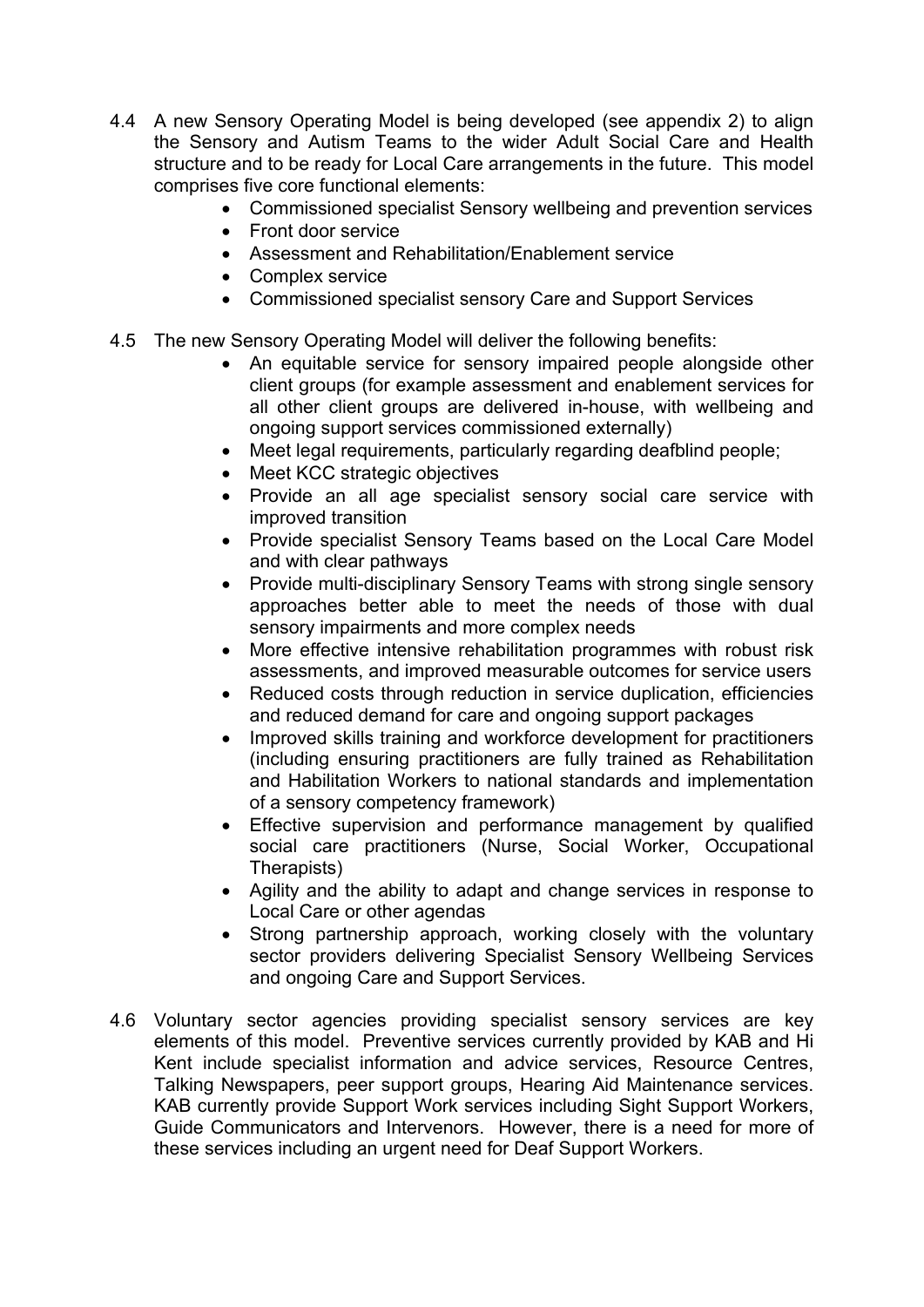- 4.7 Under the proposal, these preventative services will be commissioned as part of the wider commissioning of community-based wellbeing support for older and vulnerable residents for January 2020.
- 4.8 It is intended that specialist support for people with sensory impairments will be commissioned through a separate process for April 2020.
- 4.9 Both of these future commissioning activities will provide opportunities for the current providers to receive funding for their preventative and ongoing support services and the opportunity to further develop these services.
- 4.8 Finally, it is proposed that authority to implement the decision is delegated to Corporate Director for Adult Social Care and Health.

# **5. Financial Implications**

- 5.1 Following a financial assessment, the proposal to bring assessment and rehabilitation for sensory impaired people in-house has been determined to be cost neutral in 2019-2020. This is because the primary costs associated with the delivery of the service relate to staffing costs.
- 5.2 Following a reconfiguration of the existing in-house team as part of the implementation of the sensory operating model, TUPE'd staff would transfer to KCC grades as of April 2020, at which point there would be a cost implication. (see appendix 3). Several ways to mitigate these costs have been identified with a final decision being made closer to the time and following a period of close performance monitoring.
- 5.3 It is also expected that this option will result in cost saving through a reduction in duplication and cost avoidance through improved outcomes, specifically in relation to rehabilitation services reducing the need for ongoing support.

# **6**. **Property Implications**

6.1 This proposal will impact on the accommodation requirement for the in-house team. A business case to consider this is in development.

# **7. Legal Implications**

7.1 Legal advice will be sought in regarding to TUPE.

### **8. Equality Implications**

8.1 An Equality Impact Assessment has been completed in conjunction with the Equality and Diversity Team and concluded there will be minimal impact on protected groups, as the proposal is to change the provider of the service. The EQiA is attached as Appendix 4.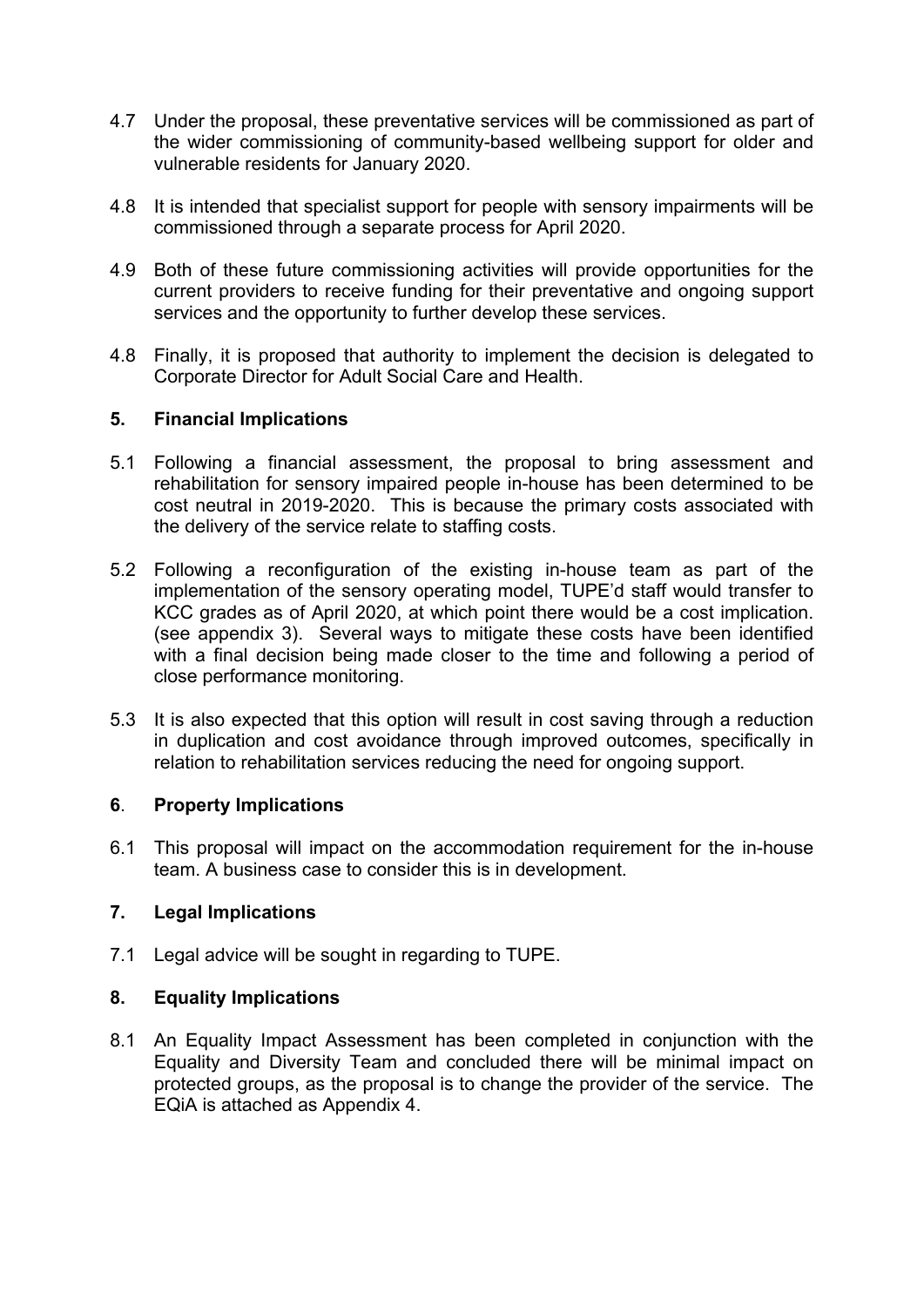# **9**. **Conclusions**

- 9.1 Following an options appraisal, the proposal is to improve outcomes for people with sensory impairments by decommissioning the assessment and rehabilitation services commissioned externally through Hi Kent and KAB.
- 9.2 This will involve bringing statutory Assessment and Rehabilitation Services for sight impaired adults, statutory assessment and habilitation for sight impaired children and statutory equipment assessment and rehabilitation for hearing impaired adults over age 65 into the existing in-house Sensory Team.
- 9.3 This proposal will address issues with the current service configurations and ensure the service can integrate with the new operating model for sensory and be ready for Local Care arrangements in the future.
- 9.4 There will be opportunities for the existing providers (HI Kent and KAB) to develop their preventative and ongoing support services as part of future commissioning plans.

### **10. Recommendation(s)**

10.1 Recommendation: The Adult Social Care Cabinet Committee is asked to **CONSIDER** and **ENDORSE** or make a **RECOMMENDATION**, to the Cabinet Member for Adult Social Care and Public Health on the proposed decision (attached as Appendix A) to:

a) **IMPLEMENT** a new arrangement for the provision of statutory assessment and rehabilitation services for sight impaired adults, assessment and habilitation for sight impaired children and statutory equipment assessment and rehabilitation for hearing impaired older adults aged 65 years and over; and

b) **DELEGATE** authority to the Corporate Director of Adult Social Care and Health, or other nominated officer, the undertake the necessary actions to implement the decision.

### **11. Background Documents**

Increasing Opportunities, Improving Outcomes: Kent County Council's Strategic Statement 2015-2020

https://www.kent.gov.uk/ data/assets/pdf\_file/0005/29786/Kent-County-[Council-Strategic-Statement.pdf](https://www.kent.gov.uk/__data/assets/pdf_file/0005/29786/Kent-County-Council-Strategic-Statement.pdf)

Sensory Strategy 2018-2021 [https://www.kent.gov.uk/about-the-council/strategies-and-policies/adult-social](https://www.kent.gov.uk/about-the-council/strategies-and-policies/adult-social-care-policies/sensory-strategy)[care-policies/sensory-strategy](https://www.kent.gov.uk/about-the-council/strategies-and-policies/adult-social-care-policies/sensory-strategy)

Voluntary and community sector (VCS) policy [https://www.kent.gov.uk/about-the-council/strategies-and-policies/corporate](https://www.kent.gov.uk/about-the-council/strategies-and-policies/corporate-policies/voluntary-and-community-sector-vcs-policy)[policies/voluntary-and-community-sector-vcs-policy](https://www.kent.gov.uk/about-the-council/strategies-and-policies/corporate-policies/voluntary-and-community-sector-vcs-policy)